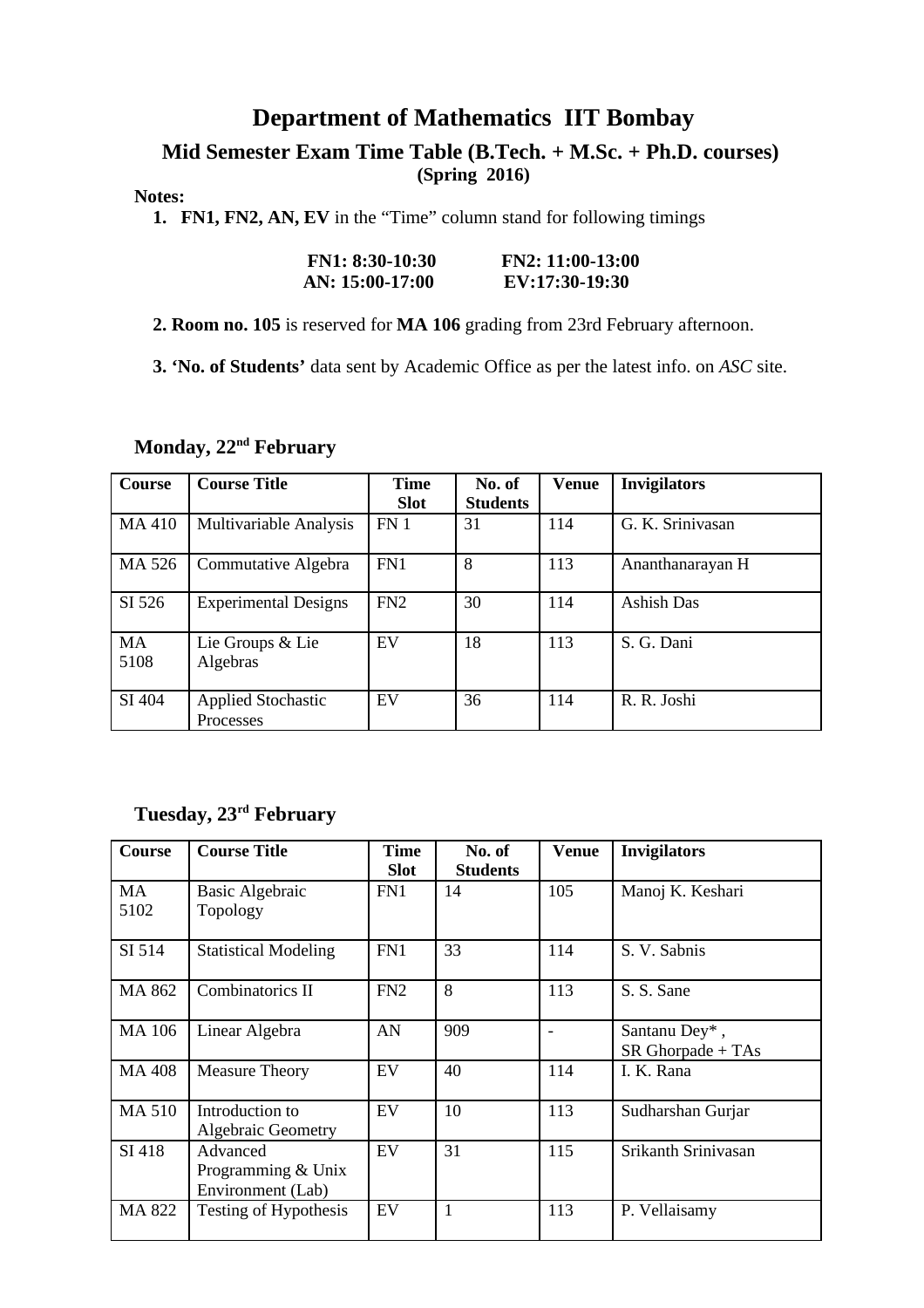## **Wednesday, 24th February**

| Course | <b>Course Title</b>                | Time<br><b>Slot</b> | No. of<br><b>Students</b> | Venue | <b>Invigilators</b>                  |
|--------|------------------------------------|---------------------|---------------------------|-------|--------------------------------------|
| SI 534 | Nonparametric<br><b>Statistics</b> | FN <sub>1</sub>     | 27                        | 114   | P. Vellaisamy                        |
| MA 534 | Modern theory of<br><b>PDEs</b>    | AN                  | 4                         | 113   | Sivaji Ganesh Sista                  |
| MA 842 | Topics in Algebra                  | AN                  | 6                         | 114   | JK Verma or Saurav<br><b>Bhaumik</b> |
| MA 530 | <b>Nonlinear Analysis</b>          | EV                  | 7                         | 113   | A.K. Pani                            |

### **Thursday, 25th February**

| Course        | <b>Course Title</b>                  | Time<br><b>Slot</b> | No. of<br><b>Students</b> | <b>Venue</b> | <b>Invigilators</b>   |
|---------------|--------------------------------------|---------------------|---------------------------|--------------|-----------------------|
| SI 402        | <b>Statistical Inference</b>         | FN1                 | 35                        | 114          | Siuli Mukhopadhyay    |
| SI 509        | <b>Time Series Analysis</b>          | FN1                 | 37                        | 216          | Koushik Saha          |
| MA 824        | <b>Functional Analysis</b>           | FN1                 | 7                         | 113          | RP Kulkarni           |
| MA 406        | <b>General Topology</b>              | AN                  | 40                        | 114          | Sourav Pal            |
| SI 408        | Data Structures                      | AN                  | 41                        | 216          | Niranjan Balachandran |
| MA 814        | <b>Complex Analysis</b>              | AN                  | 5                         | 113          | <b>BK</b> Das         |
| <b>MA 540</b> | Numerical Methods for<br><b>PDES</b> | EV                  | 14                        | 114          | AK Pani               |
| MA 818        | PDEs II                              | EV                  | 3                         | 113          | S Baskar              |

#### **Friday, 26th February**

.

| Course                         | <b>Course Title</b>                           | Time<br><b>Slot</b> | No. of<br><b>Students</b> | Venue          | <b>Invigilators</b>                   |
|--------------------------------|-----------------------------------------------|---------------------|---------------------------|----------------|---------------------------------------|
| MA 412                         | <b>Complex Analysis</b>                       | FN1                 | 63                        | $114 +$<br>113 | Sandip Singh<br>$+ TA$                |
| SI 527                         | Introduction to<br><b>Derivatives Pricing</b> | FN1                 | 36                        | LC 302         | K. Suresh Kumar                       |
| SI 422                         | <b>Regression Analysis</b>                    | FN1                 | 59                        | LC302          | Radhendushka Srivastava<br>+ TA       |
| MA 524                         | Algebraic Number<br>Theory                    | FN1                 | 10                        | 216            | Preeti Raman                          |
| <b>MA 105</b>                  | Calculus (backlog)                            | FN2                 | 56                        | $114 +$<br>113 | BV Limaye +TA                         |
| <b>HS 200</b><br><b>ES 200</b> | <b>Environmental Studies</b>                  | AN                  |                           |                |                                       |
| MA 414                         | Algebra I                                     | EV                  | 37                        | 114            | NM Singhi or Saurav<br><b>Bhaumik</b> |
| <b>MA 504</b>                  | <b>Operators on Hilbert</b><br><b>Spaces</b>  | EV                  | 11                        | 113            | <b>Ameer Athavale</b>                 |
| <b>MA 820</b>                  | <b>Stochastic Processes</b>                   | EV                  | $\mathbf{1}$              | 113            | A Subramanyam                         |